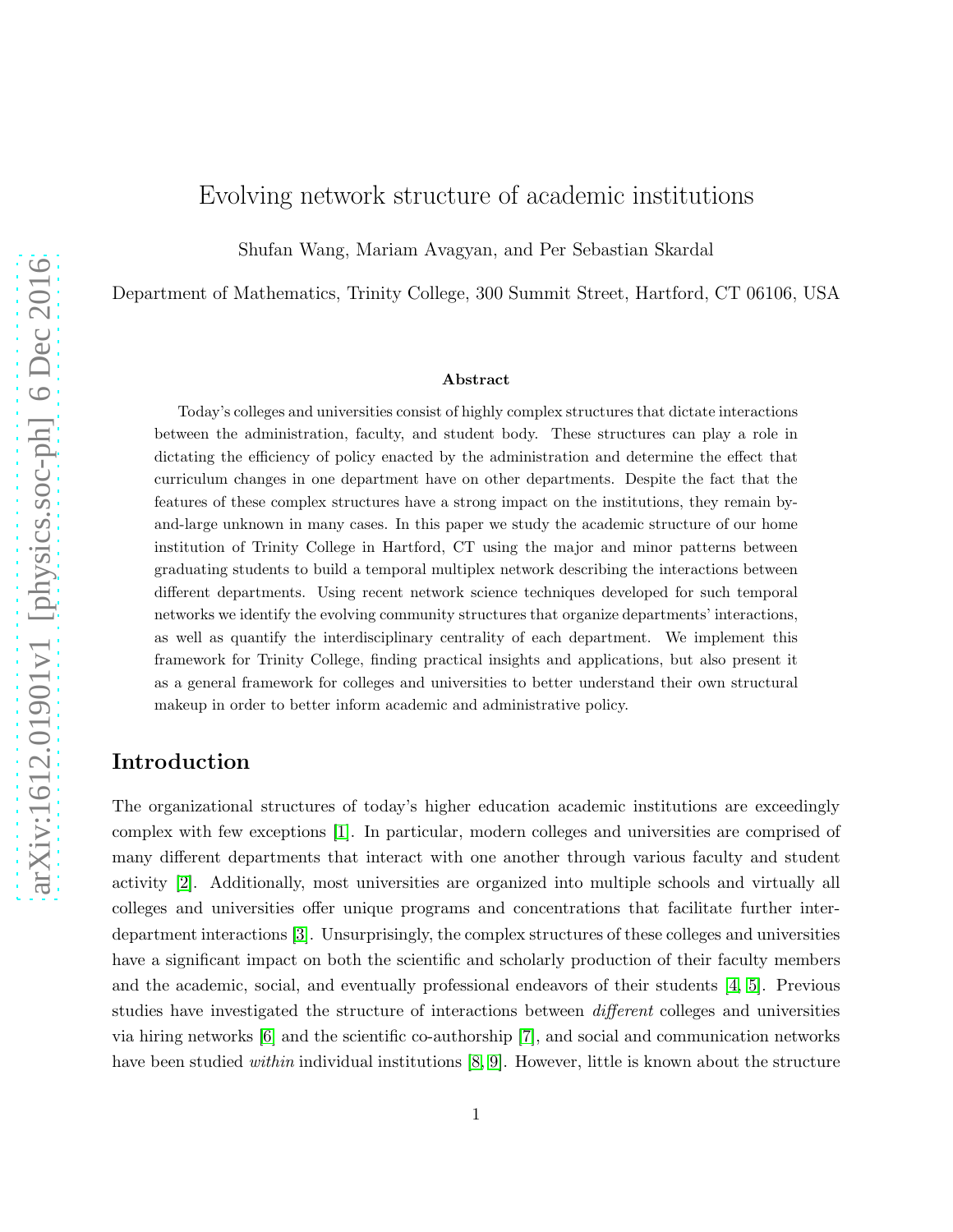of the academic interactions within a given college or university. Instead, institutions are led to make significant decisions and craft policy based on simplistic statistics such as class size and the distribution of degrees awarded by various departments, which ignores key information such as which departments are more similar or strongly linked to other departments according to more specific metrics. Therefore, there is a need to extract and interpret more nuanced information characterizing the structural patterns in our colleges and universities in order to develop more efficient policies to better serve the faculty and the student body alike.

The study of networks has emerged as a uniquely fruitful area of research, yielding important theoretical tools for understanding real-world complex structures and systems [\[10\]](#page-13-9). At its structural core a network is mathematically represented by a graph – a collection of nodes and the edges connecting them [\[11,](#page-13-10) [12\]](#page-13-11). Applications of network science approaches are widespread, ranging from understanding microscopic phenomena, e.g., protein-protein interactions [\[13,](#page-13-12) [14\]](#page-13-13) and generegulation [\[15,](#page-14-0) [16\]](#page-14-1), to macroscopic phenomena, e.g., social interactions between people [\[17,](#page-14-2) [18\]](#page-14-3) and large-scale power grids [\[19,](#page-14-4) [20\]](#page-14-5). Two concepts that are particularly useful for understanding the structural patterns of a network are community structure and centrality. Community structure refers to partitions of a network into groups such that many links connect nodes within the same group, but few links connect nodes in different groups [\[21\]](#page-14-6). Thus, the community structure of a network describes a natural organization of the network into groups of closely-related nodes as defined by the network structure. On the other hand, centrality refers to a measure of the standing of each individual node in a network compared to others [\[22\]](#page-14-7). Therefore, centrality measures are useful in identifying individual nodes that are important for connecting the overall network. While many different network centralities exist, each in some way describes the importance of each node in terms of connecting the overall network.

In this paper we study the network structure of our home institution, Trinity College, in Hartford, CT. We begin by constructing a network describing the academic interactions between different departments using the major and minor patterns of graduating seniors. This academic network is time-varying, and thus is a natural example of a temporal multiplex network. Using techniques recently developed for such temporal multiplex networks we study the community structure of Trinity College and the interdisciplinary centrality of its various departments as they evolve through the years. Our results shed a great deal of light on the structural patterns of Trinity College, offering practical insights into the structure of the institution that we believe might better inform the creation and implementation of policy. For instance, several communities exist that highlight important groups of well-connected departments. Interestingly, the communities that emerge differ from the typical science vs humanities separation that one might expect – instead we find that the community structure is much more nuanced. This suggests a less unified academic environment than might be ideal and the possibility for various policies to affect departments in various communities much differently. Moreover, we identify certain "stalwart" departments that remain in the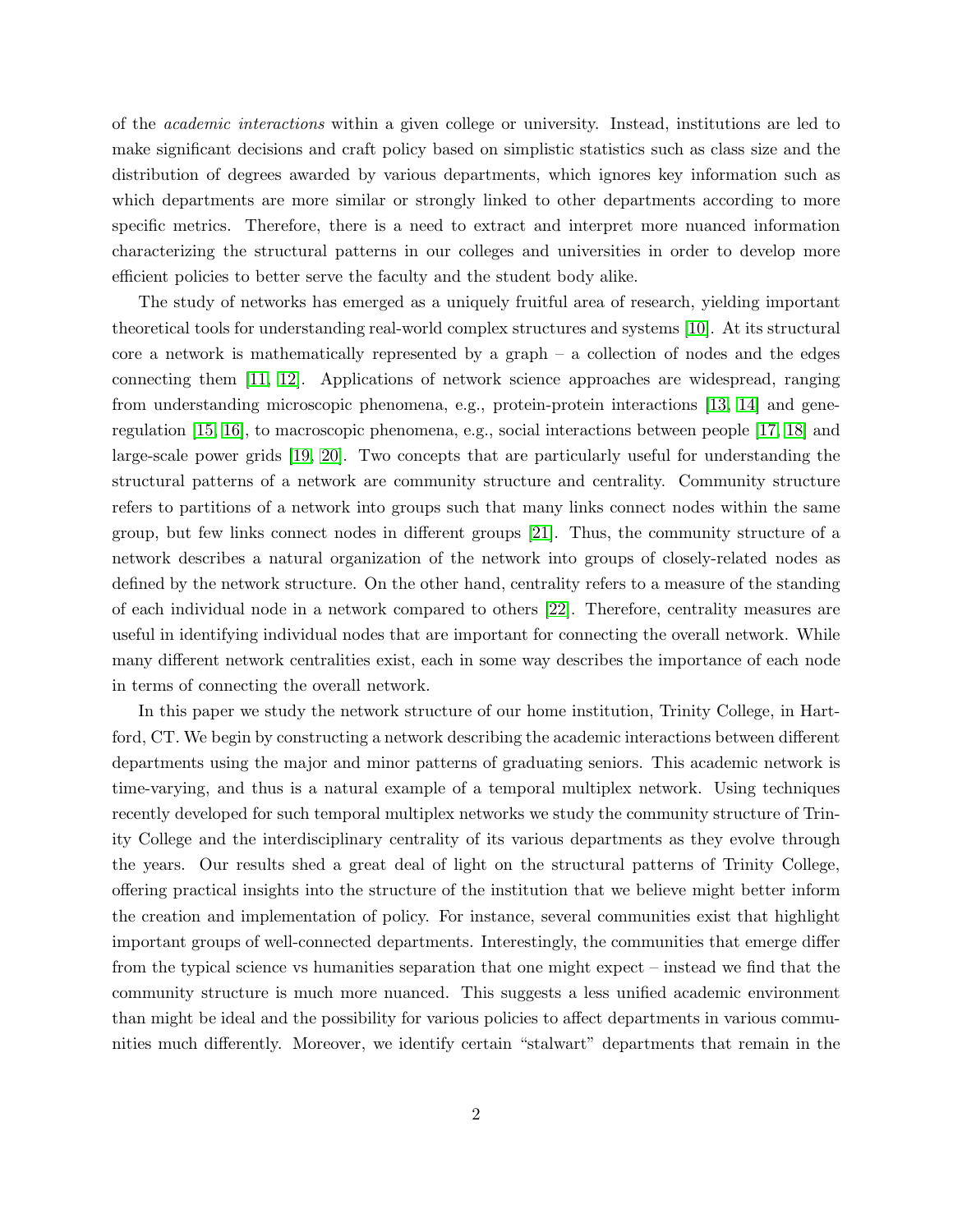same community through the years, while other departments are more flexible in their standing, belonging to multiple communities as years pass. We also use network centrality techniques to identify those departments that are particularly important in terms of connecting the whole environment. Interestingly, departments that are more central do not necessarily correspond to those departments that are larger. We also identify departments that act as strong connectors due to their majors, while other departments act as strong connectors due to their minors. Finally, we close with a discussion of our results and an outlook into their possible applications and use at other institutions.

#### The Network

We start by describing the construction of the academic network of Trinity College. To begin, we identify the full range of departments at the college that offer all possible major and minor degrees. At Trinity College we identify 32 such departments, assigning each one a distinct fourletter code, which is summarized in Table [1](#page-12-0) in the Appendix. For example, the anthropology and mathematics departments are represented ANTH and MATH, respectively. Next, for each graduating year we identify all students that earned a degree from two or more departments. Each of these students then contributes to one or more interactions between different departments of the form major-major, major-minor, or minor-minor. For instance, a student that completes a double-major in engineering and mathematics contributes one major-major interaction between engineering and mathematics. On the other hand, a student that completes a major in English with minors in sociology and film contributes three interactions: two major-minor interactions between english and sociology and english and film, respectively, and one minor-minor interaction between sociology and film. For each of the three types of interactions we create an adjacency matrix that represents the number of interactions for the class graduating in year  $t$ , denoting them  $\tilde{A}^{(t)}_{\text{maj-maj}}, \ \tilde{A}^{(t)}_{\text{maj-min}}, \text{ and } \tilde{A}^{(t)}_{\text{min-min}}.$  Since our college consists of 32 departments, each adjacency matrix is 32 by 32, representing the interactions between 32 nodes. Each interaction contributes a link of weight one to the corresponding entry in the appropriate matrix. Finally, we interpret each interaction as undirected, so that each resulting adjacency matrix is symmetric.

Using the process outlined above we obtain for each graduating class three adjacency matrices, each describing the relationships between departments via major-majors, major-minors, and minorminors. In order to combine these topologies into one overall network we introduce a parameter  $\alpha \in [0,1]$  describing the relative importance of a minor in comparison to a major. Specifically, for the class graduating in year t we build the overall adjacency matrix  $\tilde{A}^t_{\alpha}$ , defined as

$$
\tilde{A}_{\alpha}^{(t)} = \tilde{A}_{\text{maj-maj}}^{(t)} + \alpha \tilde{A}_{\text{maj-min}}^{(t)} + \alpha^2 \tilde{A}_{\text{min-min}}^{(t)},\tag{1}
$$

such that, in comparison to major-major interactions, major-minor and minor-minor interactions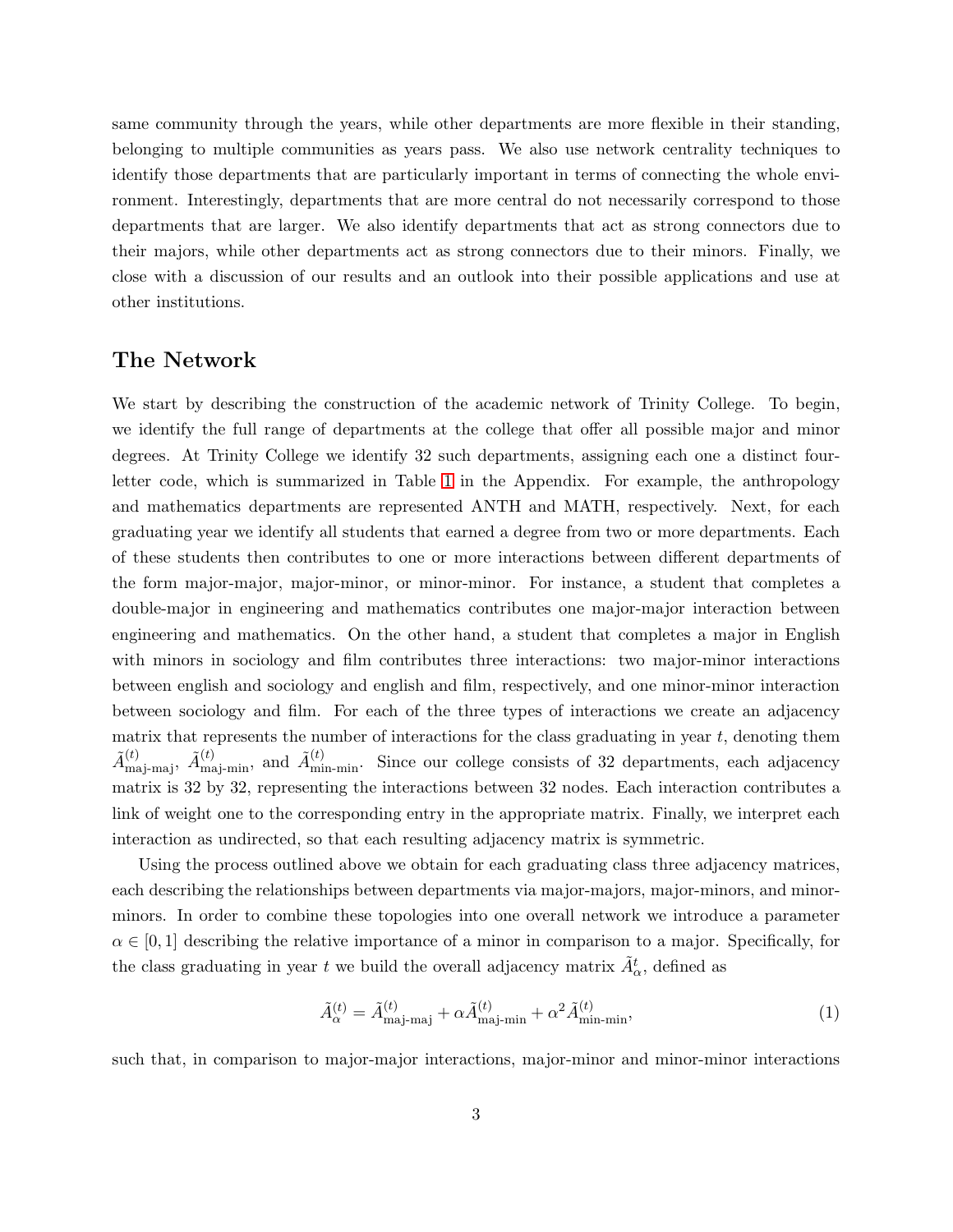<span id="page-3-0"></span>

Figure 1: Network structure example. Illustration of a small portion of the network for (a) a single year and (b) a multiplex network constructed from two adjacent years.

are weighted by a fraction of  $\alpha$  and  $\alpha^2$ , respectively. In principle one can choose  $\alpha$  to be the average number of courses required for a minor as compared to a major, or one can vary  $\alpha$  to examine the effect that minors play in altering the structure of the network (as we do below). Finally, we note that makeup of the student body any given year consists not only of the students that graduate that year, but also those that eventually graduate in each of the three following years. Therefore, the adjacency matrix we use to describe the network of the academic environment in year  $t$ , denoted  $A_{\alpha}^{(t)}$ , is created by combining the adjacency matrices of the graduating classes for years t,  $t + 1$ ,  $t + 2$ , and  $t + 3$ :

$$
A_{\alpha}^{(t)} = \tilde{A}_{\alpha}^{(t)} + \tilde{A}_{\alpha}^{(t+1)} + \tilde{A}_{\alpha}^{(t+2)} + \tilde{A}_{\alpha}^{(t+3)}.
$$
 (2)

The adjacency matrix  $A_{\alpha}^{(t)}$  thus describes the interaction between different departments via their students' major and minoring patterns in a year t for a chosen minor parameter  $\alpha$ . In principle  $A_{\alpha}^{(t)}$ is weighted but remains symmetric. A small portion of such a network, describing the engineering (ENGR), mathematics (MATH), and Philosophy (PHIL) departments, is illustrated in Fig. [1\(](#page-3-0)a). Note that the network is both undirected and weighted. Such a network can be obtained for a range of several years, giving rise to a multi-layered temporal network where the network for each distinct year comprises a different layer, as illustrated in Fig. [1\(](#page-3-0)b). Note that each different layer, corresponding to the network at a different year, consists of the same collection of nodes, but with different connection patterns, thus contributing to a temporal multiplex network [\[23,](#page-14-8) [24\]](#page-14-9). We also note that, since the most recent year available in our dataset is 2016, the most recent layer in our network is that for 2013 (which includes the graduating classes 2013, 2014, 2015, and 2016). In the remainder of this paper we investigate the structural features of this temporal multiplex network representing the academic interactions at Trinity College, first focusing on community structure, then on centrality.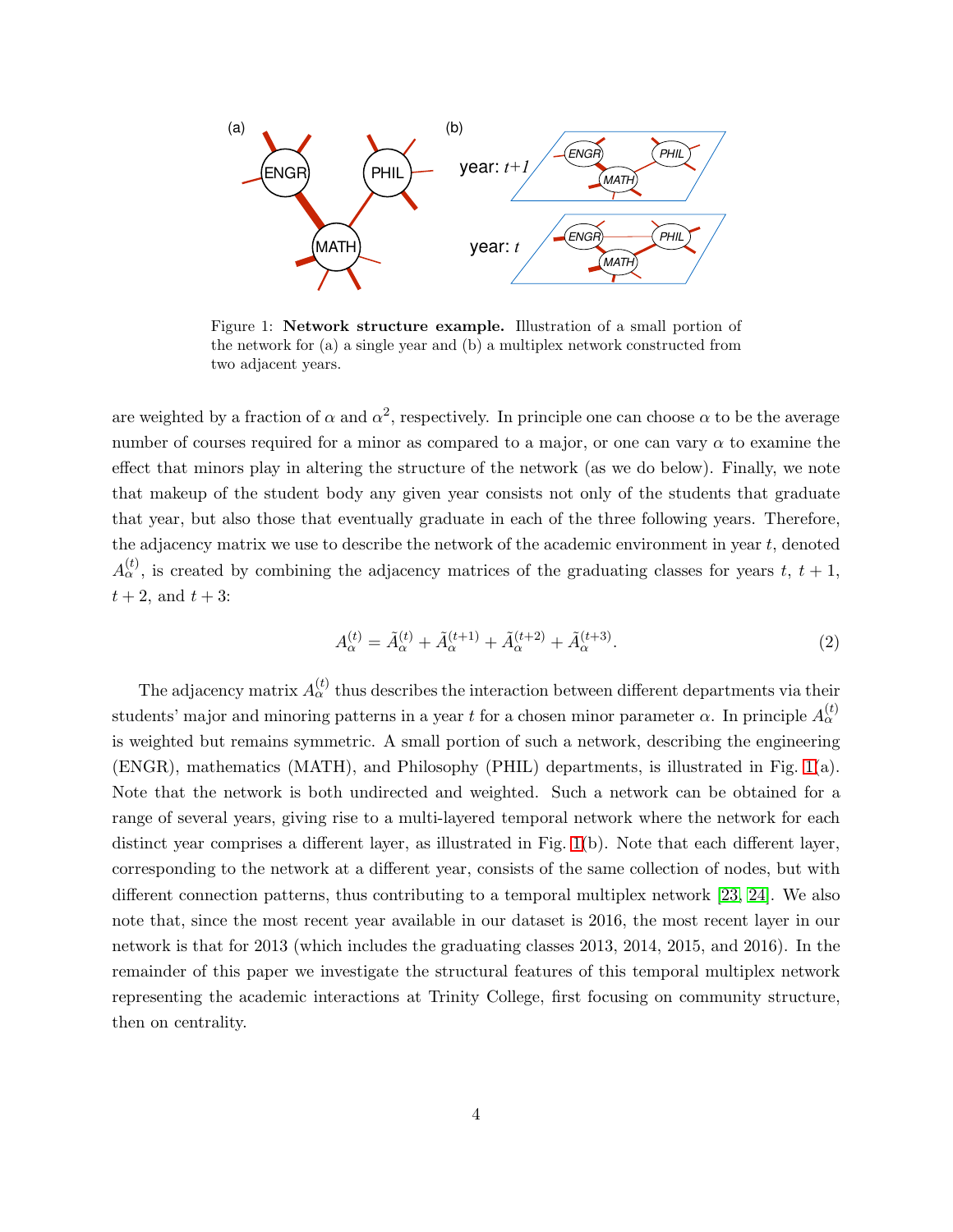<span id="page-4-0"></span>

Figure 2: Community structure: single layers. Community structure, indicated by color, for the networks from the three most recent years of 2011, 2012, and 2013. Minor parameter:  $\alpha = 0.5$ .

### Community Structure

Many real world networks display a key feature known as community, or modular, structure: a partition of the nodes into two or more groups where nodes share many links with nodes in the same group, but few with nodes in other groups, relatively speaking [\[21\]](#page-14-6). The identification of communities thus provides a valuable description of the structure of the network and has many different applications in many different contexts such as groups of friends in social networks and similar species in food webs [\[25\]](#page-14-10). In the case of the academic network studied here, the identification of communities not only allows us to better understand the network structure, but has more specific utility. For instance, knowledge of the community structure might allow institutions to better predict what groups of departments may be more or less impacted by certain policies or understand what other departments will be more or less affected by a curriculum change in another department. Denoting the community to which node  $i$  belongs in a given partition as  $s_i$ , the community structure of a single-layer network represented by the adjacency matrix  $A$  can be identified by maximizing the modularity  $Q$  [\[26\]](#page-14-11), defined as

$$
Q = \frac{1}{N \langle k \rangle} \sum_{ij} \left( A_{ij} - \frac{k_i k_j}{N \langle k \rangle} \right) \delta(s_i, s_j), \tag{3}
$$

where  $k_i = \sum_j A_{ij}$  is the (possibly weighted) degree of node i,  $\langle k \rangle = N^{-1} \sum_i k_i$  is the mean degree, and  $\delta(s_i, s_j)$  is the Kronecker delta function that evaluates to one if  $s_i = s_j$  and zero otherwise. In practice, finding community structure in large networks is a difficult problem, however several methods exist for identifying community structures including aggregative [\[27\]](#page-14-12), divisive [\[28\]](#page-14-13), and spectral [\[7\]](#page-13-6) methods. Here we use the divisive method of extremal optimization [\[28\]](#page-14-13).

We begin by studying community structure in single layers of the network, constructed using a minor parameter of  $\alpha = 0.5$ , corresponding to a weighting where major-minor interactions are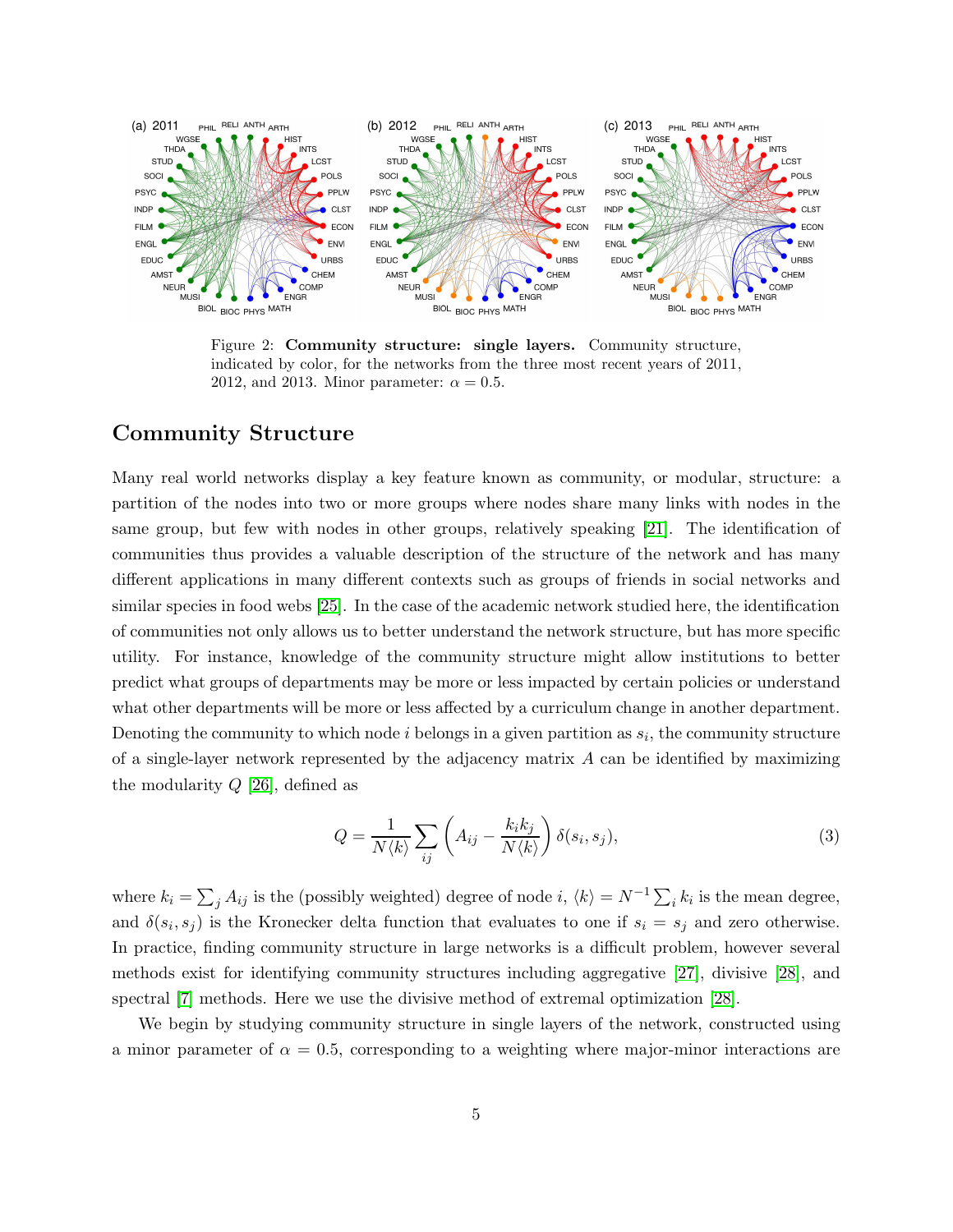half as significant and double major interactions and double minor interactions are a quarter as significant. In principle one could estimate  $\alpha$  as the ratio of the average number of credits required for institution-wide minors to the average number of credits required for institution-wide majors. Here we make this simple choice, noting that we will consider varying  $\alpha$  below. In Fig. [2](#page-4-0) we illustrate community structure found in the single-layer networks from the three most recent years of 2011, 2012, and 2013, indicating different communities by color. Departments are presented in an order that best groups departments in the same community, and in the same order through the three years. In 2011 we identify three communities, roughly corresponding to historical humanities (red, e.g., economics, history, and political science), artistic humanities and descriptive sciences (green, e.g., english, religion, biology, and neuroscience), and finally the quantitative science (blue, e.g., engineering, mathematics, and physics). Note that this partition into communities is significantly different from the sciences vs. humanities separation that one may expect. In particular, while the quantitative sciences constitute a community, the descriptive sciences belong to the same community as the artistic humanities. In 2012 we observe a significant change via the birth of a new community, roughly corresponding the descriptive sciences (orange). This community is primarily made up of departments which belonged to the artistic humanities the previous year, but also includes anthropology and environmental science, both of which belonged to the historical humanities. Also, classical studies department switched from the quantitative sciences community to the historical humanities community. Finally, more changes are observed in 2013: physics joins the descriptive science community, economics, environmental science, and urban studies join the quantitative science community, and philosophy and religion join the historical humanities.

The year-to-year variation in the communities described above indicates the need for a more nuanced approach for understanding the evolution of community structure through time [\[29\]](#page-14-14). In particular, while the overall composition of communities from year-to-year share similar properties, we observe both the split of one community into two as well as switching of some department from one community to another. A natural question then arises: do we still observe such phenomena if a given node's community membership in two adjacent layers is connected? In order to answer this question we turn to recent work where the concept of modularity has been formulated for the case of temporal multiplex networks [\[30\]](#page-15-0). In particular, we now designate the community of node i in each layer t by  $s_i^{(t)}$  $i^{(t)}$ , and adopt the multilayer modularity formulation

$$
Q_{\omega} = \frac{1}{L} \sum_{t=1}^{L} \left[ \frac{1}{N \langle k^{(t)} \rangle} \sum_{i,j=1}^{N} \left( A_{ij}^{(t)} - \frac{k_i^{(t)} k_j^{(t)}}{N \langle k^{(t)} \rangle} \right) \delta \left( s_i^{(t)}, s_j^{(t)} \right) \right]
$$
(4)

<span id="page-5-0"></span>
$$
+\frac{2\omega_{\text{mod}}}{N(L-1)}\sum_{t=1}^{L-1}\sum_{i=1}^{N}\delta\left(s_{i}^{(t)},s_{i}^{(t+1)}\right),\tag{5}
$$

where L is the total number of layers in the multiplex,  $k_i^{(t)}$  $i^{(t)}$  is the degree of node i in layer t, and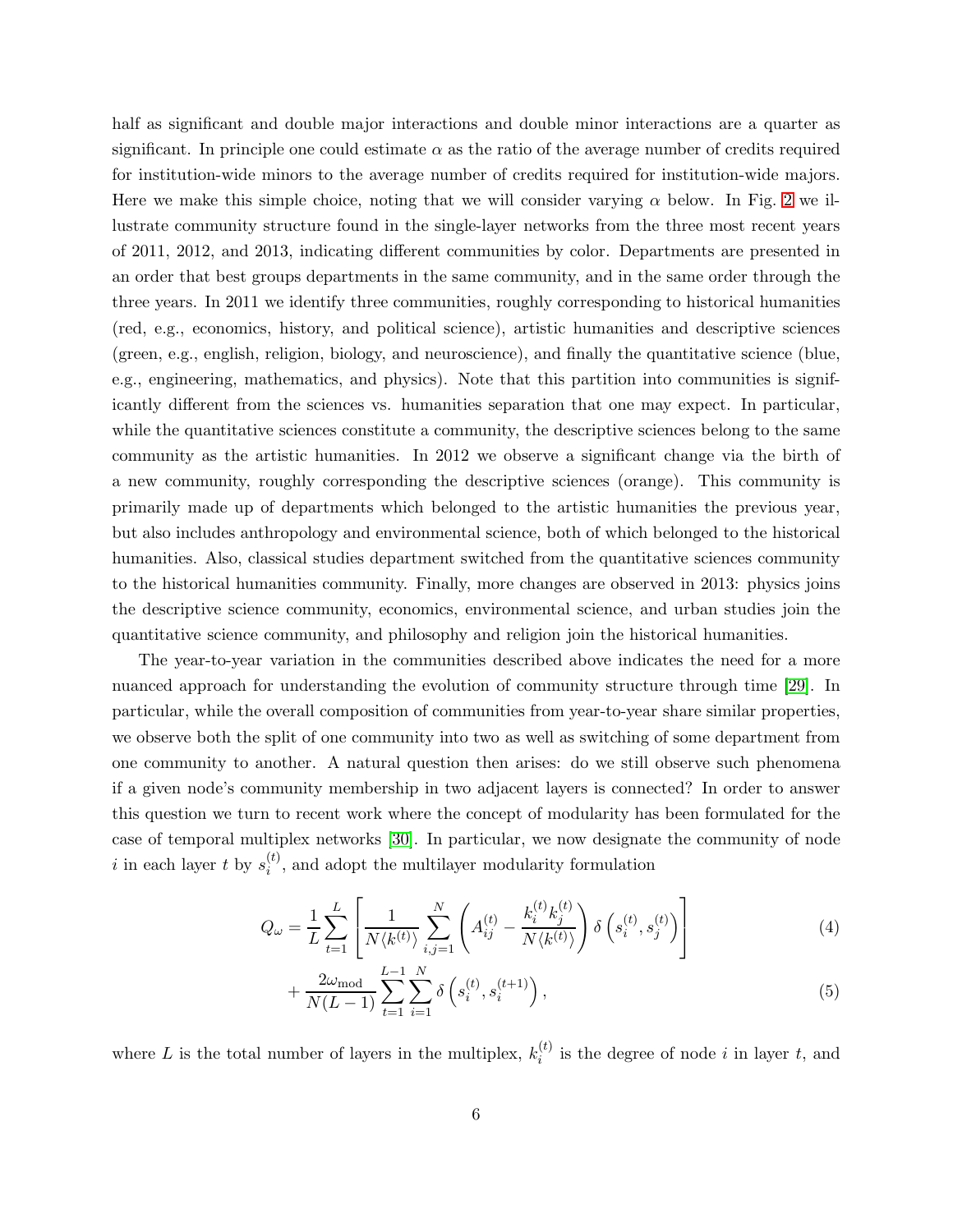<span id="page-6-0"></span>

Figure 3: Community structure: temporal network. Evolution of community structure, indicated by color, throughout the college from 2004-2013. Minor parameter:  $\alpha = 0.5$ . Persistence parameter:  $\omega = 0.2$ .

 $\langle k^{(t)} \rangle$  is the mean degree in layer t. We note that the formulation of the multilayer modularity in Eq. [\(5\)](#page-5-0) has two contributing terms and is a slight modification (up to a rescaling of  $Q_{\omega}$  and  $\omega_{\text{mod}}$ ) of that in Ref. [\[30\]](#page-15-0). The first term accounts for the modularity within each individual layer and the second term, which includes a *modularity persistence* parameter  $\omega_{mod} > 0$  accounts for the agreement in the communities for the same node in two adjacent layers. Thus,  $\omega_{mod}$  modifies the degree to which the communities of the same node in subsequent layers is preferred to be the same, i.e., persist. In the limit  $\omega_{mod} \to 0^+$  persistence has no effect on the multilayer modularity and the resulting community structure is simply that of each individual layer, while larger values of  $\omega_{\text{mod}}$  dictate a preference for nodes in adjacent layers to remain in the same community, thereby unifying the community structure of the multiplex.

In Fig. [3](#page-6-0) we illustrate the community structure, indicated by color, found in the 10-layered multiplex consisting of the years 2004–2013 for a minor parameter value  $\alpha = 0.5$  and persistence value of  $\omega_{\text{mod}} = 0.2$ , which we find nicely balances the effects of persistence vs. modularity in individual layers. (Community structure is found using a modification of the extremal optimization technique and is summarized in the Appendix.) Departments are presented in an order that best groups departments in the same communities, easing the visual identification of different communities and their evolution. Overall, we observe four different communities and a complex pattern of structure. First, several "stalwart" departments exist that remain in the same community over all ten years: art history, history, international studies, and language and culture studies form a backbone of the historical humanities community (red), chemistry, computer science, engineering, mathematics, and physics form the backbone of the quantitative science community (blue), and english, film studies, and religion (as well as the individualized degree program) form the backbone of the artistic humanities community (green). We note that physics belonged to different commu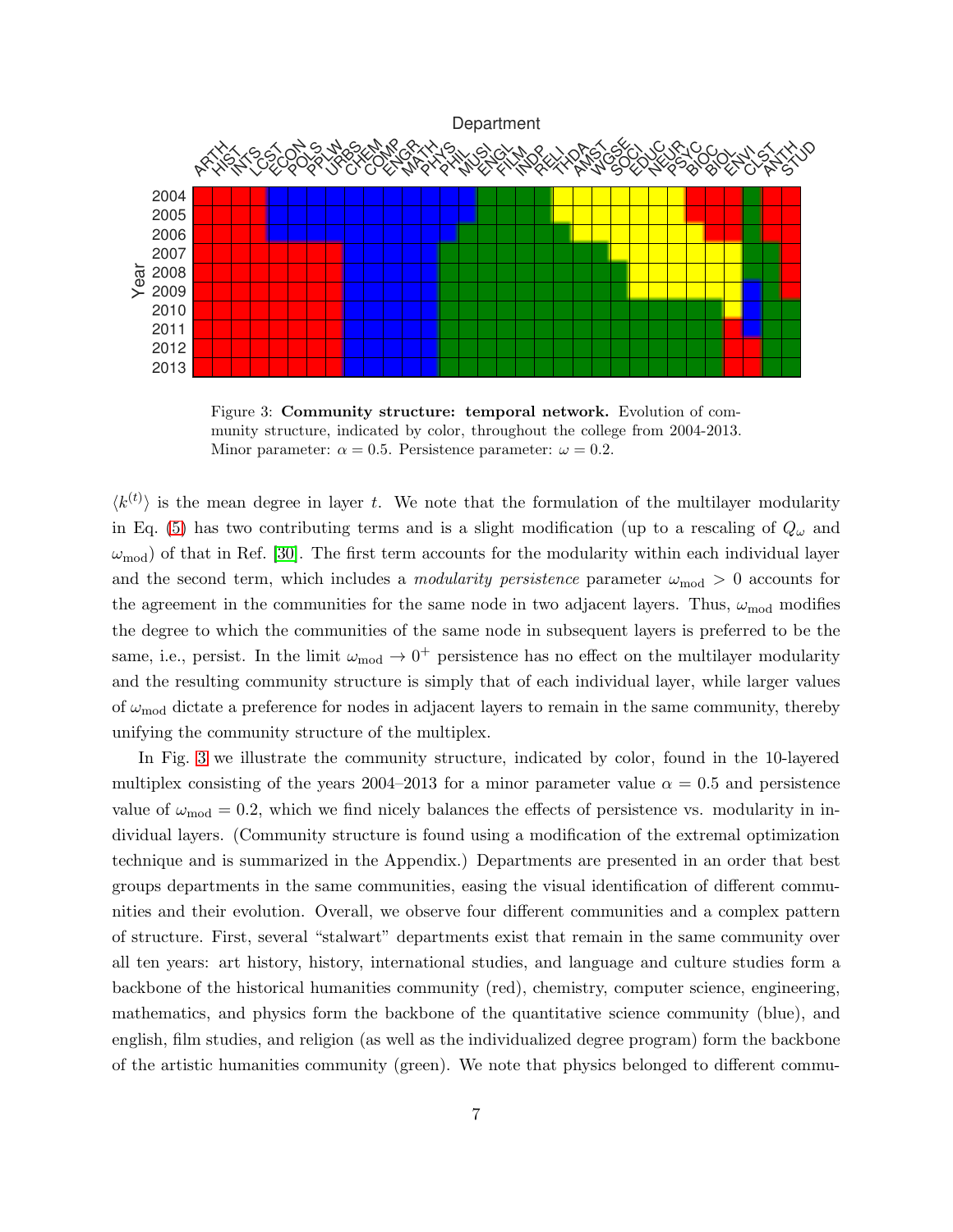nities when considering layers in isolation [see Fig. [2\]](#page-4-0), but with the added preference for agreement between nodes in adjacent layers via the persistence parameter  $\omega_{mod}$ , physics becomes a stalwart of the quantitative sciences. Another community also exists (yellow) comprised of the descriptive sciences and some other humanities, but is extinguished by the year 2011, by which time most of its members have joined the artistic humanities community. Again, the effect of persistence is observed in the descriptive sciences: in the single layers for 2012 and 2013 the descriptive sciences comprised its own community [see Fig. [2\]](#page-4-0), but this is not true for the overall multiplex with  $\omega_{\text{mod}} = 0.2$ . Rather, the effect of persistence is to keep the descriptive sciences in the same community as the artistic humanities. Finally, we observe in many instances multiple departments switching communities simultaneously or approximately at the same time. For instance, economics, political science, public policy and law, and urban studies all switch from the quantitative science community to the historical science community at the end of 2006. Moreover, philosophy, music, theater and dance, American studies, women, gender, and sexuality, sociology, and anthropology all join the artistic humanities between 2005 and 2008.

## **Centrality**

As a complement to the features of our academic network captured by community structure, we also study the centrality properties of our network. While a great many centrality measures exist for a given network, each with slightly different meanings, all centralities measure in some sense each node's role or importance in connecting the network [\[11\]](#page-13-10). Moreover, many of the most useful centrality measure are represented by eigenvectors of a matrix, for instance PageRank centrality [\[31\]](#page-15-1), hub and authority centrality [\[32\]](#page-15-2), dynamical importance [\[33\]](#page-15-3), and classical eigenvector centrality [\[11\]](#page-13-10). For a single-layered network any eigenvector-based centrality measure is described by the the dominant eigenvector of a matrix C that is some function of the adjacency matrix  $A$  [\[34\]](#page-15-4). For instance, in the case of PageRank centrality the centrality  $c_i$  of node i is given by  $v_i$  where  $v$ is the leading eigenvector of the matrix  $C = (D^{\text{in}})^{-1}A$ , where  $D^{\text{in}} = \text{diag}(k_1^{\text{in}}, \dots, k_N^{\text{in}})$ .

Recently Taylor et al. [\[35\]](#page-15-5) formulated the centrality problem for a temporal multiplex network for any eigenvector-based centrality. Given a temporal multiplex as we study here with adjacency matrices  $A^{(1)}, \ldots, A^{(L)}$  for the different layers the centrality matrices  $C^{(1)}, \ldots, C^{(L)}$  are computed and used to construct the supra-centrality matrix

$$
\mathbb{C} = \begin{bmatrix} C^{(1)} & \omega_{\text{cen}}I & 0 & \cdots & 0 \\ \omega_{\text{cen}}I & C^{(2)} & \ddots & & \vdots \\ 0 & \ddots & \ddots & \ddots & 0 \\ \vdots & & \ddots & C^{(L-1)} & \omega_{\text{cen}}I \\ 0 & \cdots & 0 & \omega_{\text{cen}}I & C^{(L)} \end{bmatrix},
$$
 (6)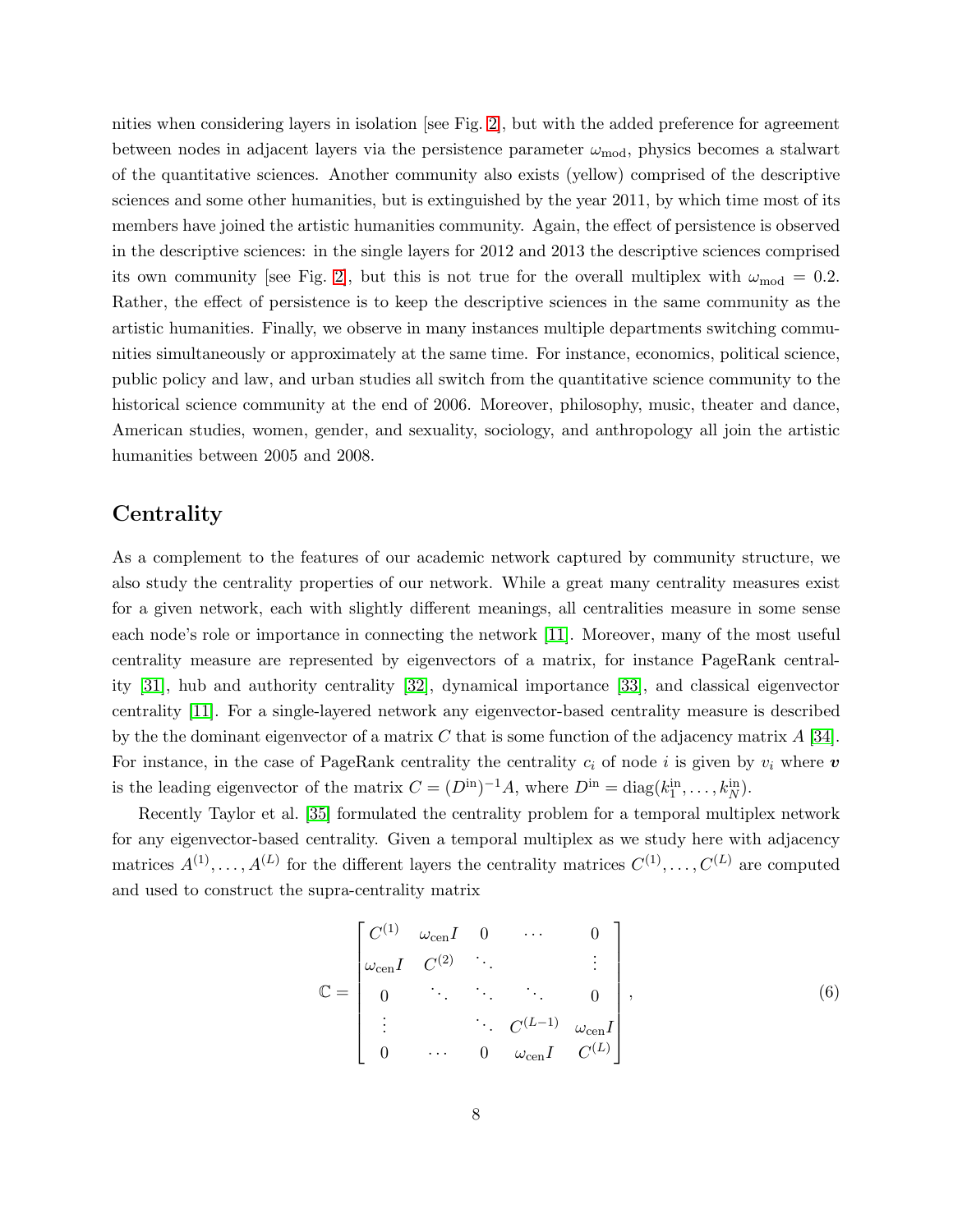<span id="page-8-0"></span>

Figure 4: Eigenvector centrality: Quantitative sciences. Evolution of the (a) number of majors and (b) eigenvector centrality of chemistry, computer science, engineering, mathematics, and physics from 2004-2013 using  $\omega_{\rm cen} = 5$ .

where  $\omega_{\rm cen}$  represents a centrality persistence measure with a similar interpretation as the modularity persistence parameter used above. The centrality of each node in each layer is then given by the dominant eigenvector of C, which comes in the form

$$
\boldsymbol{v} = [\boldsymbol{v}^{(1)T}|\boldsymbol{v}^{(2)T}|\cdots|\boldsymbol{v}^{(L)T}]^T. \tag{7}
$$

Finally, since the centrality of a given node may differ significantly from layer-to-layer, i.e., the values of  $v^{(t)}$  may differ on average significantly from those of  $v^{(t)}$  we compute the conditional centralities of each node in each layer, defined as

$$
u_i^{(t)} = \frac{v_i^{(t)}}{\sum_{j=1}^N v_j^{(t)}}.\tag{8}
$$

Specifically, the conditional centralities normalize the centralities in each layer to one, quenching any effect of layer-to-layer effects.

Here we focus on classical eigenvector centrality of our network, using  $C^{(t)} = A^{(t)}$ , which not unlike PageRank centrality values nodes that are nearby other important nodes. The eigenvector centrality of a given node tends to be (but is not always) positively correlated with the degree of that node. We begin by investigating the centralities of the stalwart departments of the quantitative sciences community found above: chemistry, computer science, engineering, mathematics, and physics. For reference, we plot the number of majors present in each department during each year in Fig.  $4(a)$ . (We forgo plotting their minors due to the fact that these particular departments do not offer disciplinary minors and therefore have little effect on the centralitles.) In Fig. [4\(](#page-8-0)b) we plot the evolution of each department's eigenvector centrality over the last ten years, computed using  $\omega_{\rm cen} = 5$  (and  $\alpha = 0.5$ ). First, we note that of these five departments engineering has on average the most majors, followed by mathematics, computer science, chemistry, then physics. However,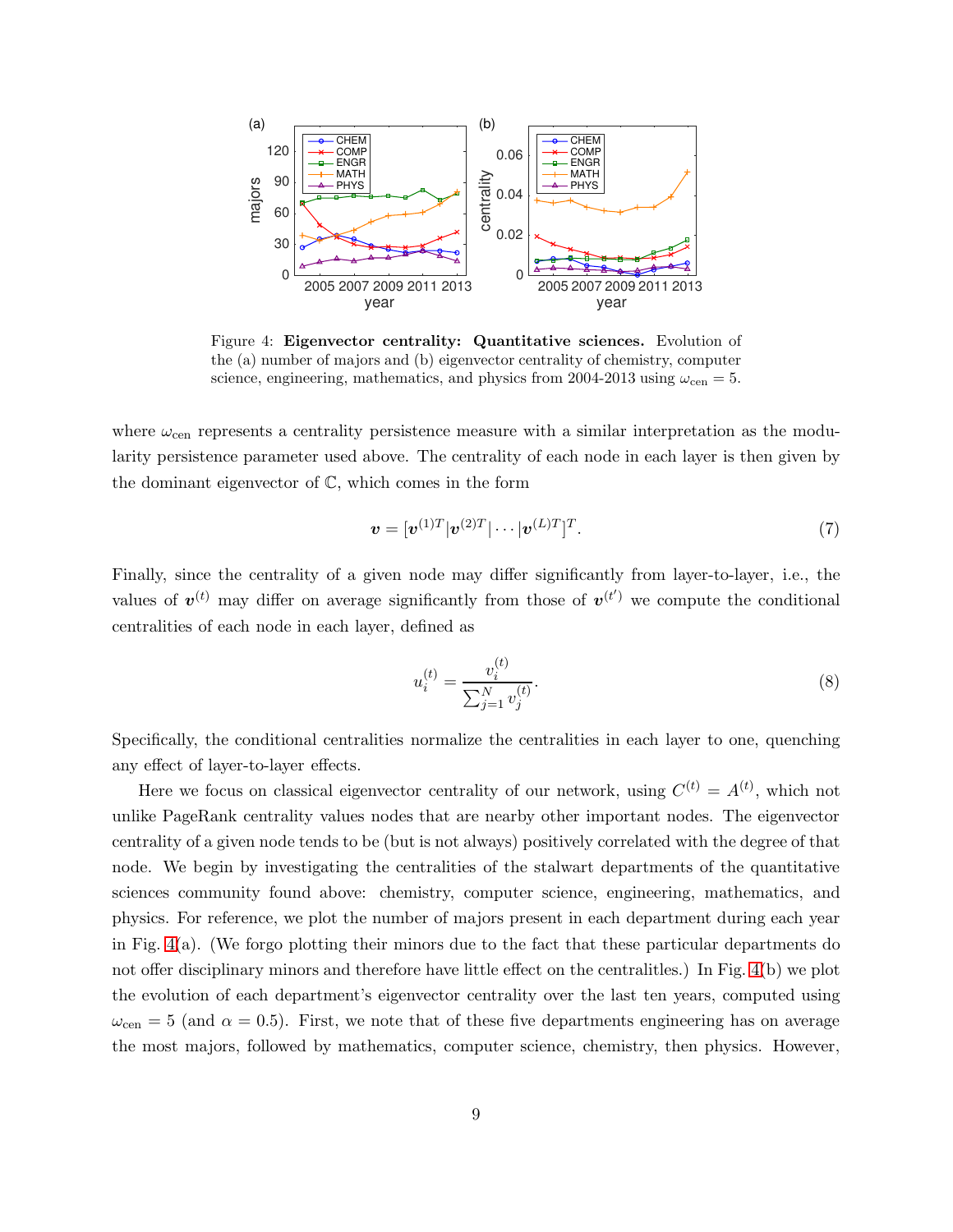<span id="page-9-0"></span>

Figure 5: Eigenvector centrality: Effect of minors. Evolution of the (a) number of majors and (b) number of minors of economics, international studies, language and culture studies, and political science from 2004-2013. For the same years, the eigenvector centralities of each department using  $\omega_{\rm cen} = 5$  and minor parameters (c)  $\alpha = 0.05$ , (d) 0.35 (e)  $\alpha = 0.65$ , and (d) 0.95.

mathematics has by far the largest centrality score. In hindsight we find that (i) a larger percentage of mathematics students also major or minor in another department and (ii) the other major or minor chosen by mathematics majors are surprisingly broad – in addition to sharing majors and minors with the other quantitative sciences a significant number of mathematics students share majors or minors with department such as classical studies, economics, music, and philosophy (particularly in the most recent years).

We also use our network centrality measure to investigate the effect that minors have on the overall network structure. In particular, we study the eigenvector centrality of the four most central departments over the last ten years: economics, international studies, language and culture studies, and political science. In Figs. [5\(](#page-9-0)a) and (b) we plot the number of majors and minors, respectively, of these four popular departments. Economics has by far the most majors, followed by political science, then international studies, then language and culture studies. However language and culture studies has far more minors than the other three. (This is due to the fact that a large number of students complete a minor in a foreign language, all of which are housed in the language and culture studies department.) To highlight the role that minors play, we next compute the centralities for these four departments using a small minor parameter,  $\alpha = 0.05$ , intermediate minor parameters,  $\alpha = 0.35$  and 0.65, and a large minor parameter,  $\alpha = 0.95$ , plotting the results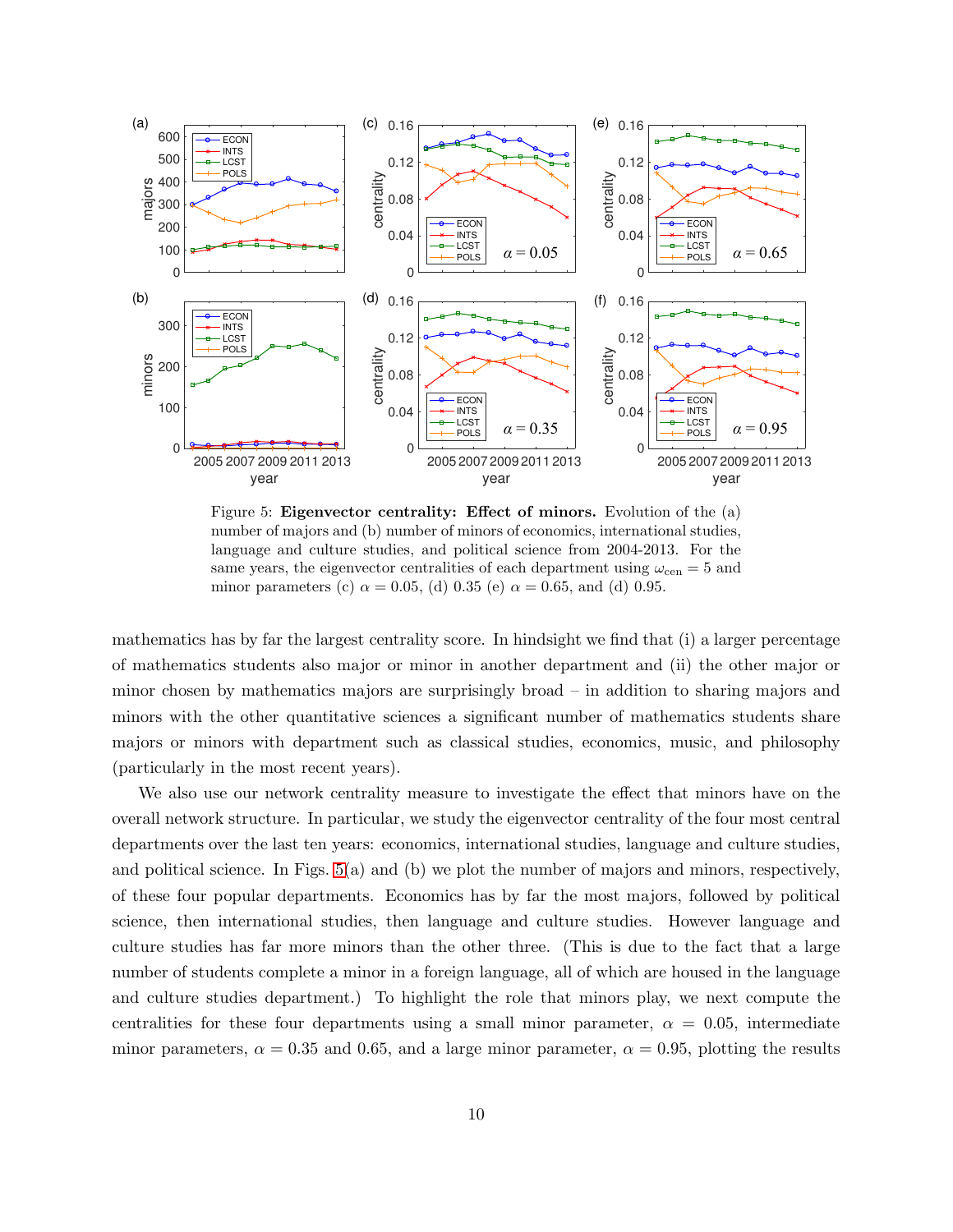in Figs. [5\(](#page-9-0)c) and (d). In the former case with  $\alpha = 0.05$  the evolution of the departments' centralities are reasonably well-described by the number of majors shown in Fig. [5\(](#page-9-0)a), except that language and culture studies is perhaps more central than expected, but still ranks below economics. However, as  $\alpha$  is increased through 0.35, 0.65, and eventually to 0.95, language and culture studies' centrality is strengthened by its large number of minors, making it the most central department in the college by a significant margin.

### Discussion

The academic landscape of today's colleges and universities are organized by complex, time-varying networks that describe interactions between different departments [\[1\]](#page-13-0). Moreover, the structural features of these academic networks have a strong impact on the activity of faculty members and the endeavors of students [\[4\]](#page-13-3). While social networks within colleges and universities have been studied in the past [\[8,](#page-13-7) [9\]](#page-13-8), the academic network structures describing interactions between departments is poorly understood. This leaves administration and individual departments to make decisions based on more simplistic statistical measure, without a robust understanding of the structure of the institution as a whole. To address this shortcoming, we have presented in this paper a framework constructing such an academic network and performed an analysis of community structure and centrality.

Our approach stems from the construction of a temporal multiplex network based on the double major, major-minor, and double minor patterns of graduating students. In particular, by representing departments as nodes and years as layers, we construct for each year a network based on the number of students that each pair of departments shares. Network features can then be extracted from any individual layer, or from the multiplex as a whole. Here we have focused on the two key features of community structure and centrality, using our home institution of Trinity College in Hartford, CT as an example. Beginning with community structure, we find that the community structure in any given year is more nuanced than the expected breakdown of sciences vs humanities. Rather, the sciences tends to break down into two communities, roughly corresponding to quantitative and descriptive sciences, while the humanities also tend to break down into two communities, roughly corresponding to historical and artistic humanities. Interestingly, recent years show a breakdown of, roughly speaking, historical and political humanities, artistic humanities, quantitative sciences, and descriptive sciences. However, through time these departments split and combine with one another, and certain departments switch between different communities while other stalwart departments remain in the same community. We also use time-varying eigenvector centrality to identify departments that are particularly important in connecting the college and study the effect that minors play in determining the relative standing of different departments.

These results have several practical applications. For instance, policy designed for the sciences will likely impact departments in different ways, depending on whether it is a quantitative or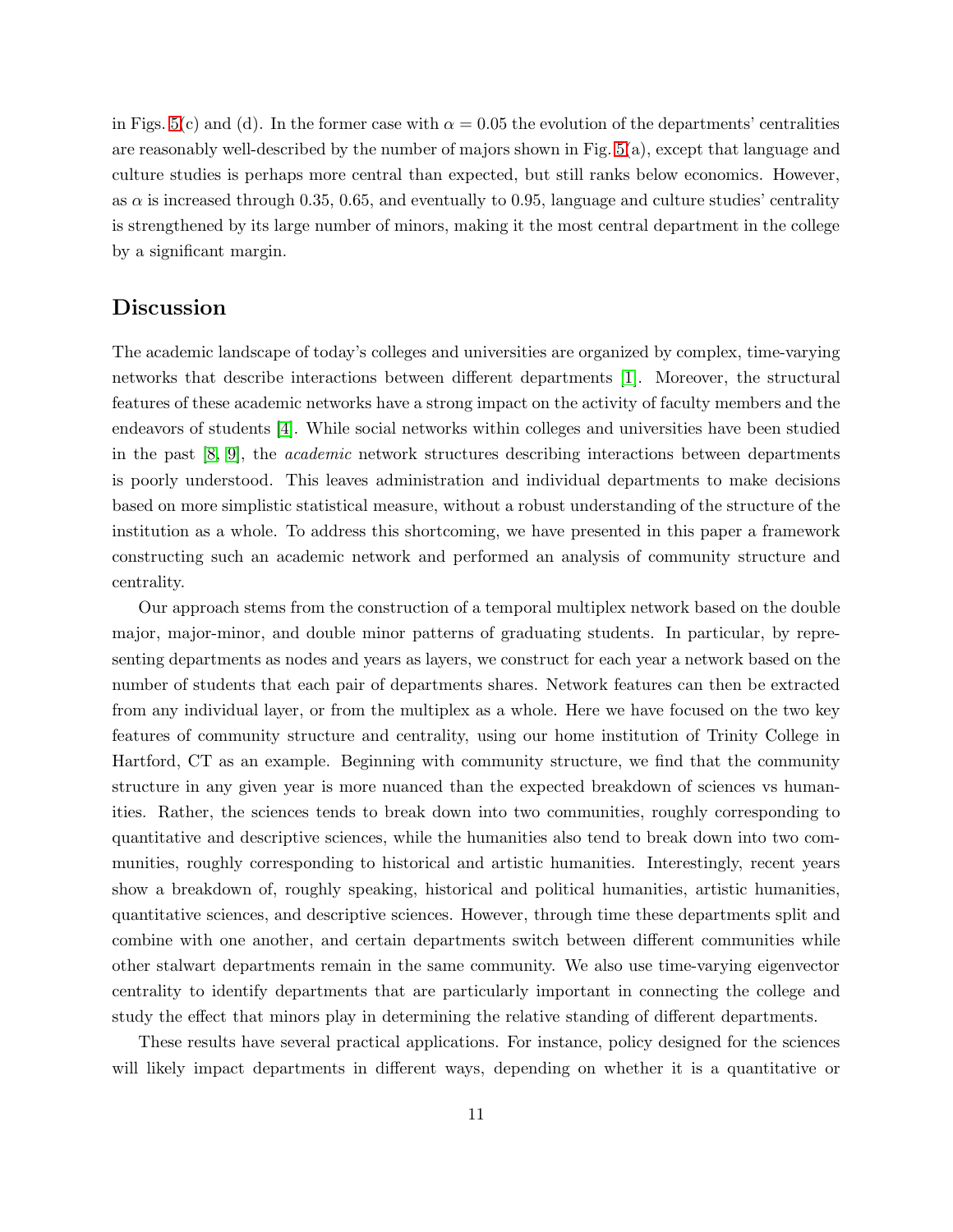descriptive science. Thus, we hypothesize that in certain cases, taking the more subtle structure of the institution into account might result in more effective policies, and in other cases separate policies should be implemented targeting different parts of the college. Additionally, these results indicate an academic structure that might be more segregated than is ideal. To better unify the academic environment of the college, departments could focus on developing partnerships and interactions with other departments outside their community rather than inside. Moreover, we have used the time-evolution of the community structure to find stalwart departments that tend to remain in the same community, while others switch between communities intermittently, identifying which departments have more or less flexible interactions with their fellow departments.

Second, we have found that the evolution of the eigenvector centrality of a department reveals more than just the relative size of the department. We emphasize that a department's centrality does not necessarily correspond to its individual importance, but rather its importance in connecting the college as a whole. For instance, while mathematics has a moderate number of majors compared to the other quantitative sciences, it is highly central due to both its high number and diversity of double majors. Additionally, we can differentiate departments that are central due to their major influence (e.g., economics and political science) from those that are central due to their minor influence (e.g., language and culture studies).

While we have applied this approach to our home institution, we note that it is flexible and can in principle be applied to any other college or university where data describing the degrees of graduating seniors can be obtained. This opens the possibility for other researchers and institution officials to perform similar studies on their own college or university in order to better craft policies. A natural question then arises: how "similar" are the network structures at different colleges and universities? For instance: At different institutions, do communities break down into similar categories as we have found at Trinity? Do highly central departments at one institution tend to also be more central at other institutions? Are there significant differences in the structure of liberal arts colleges vs larger universities? We hypothesize that the framework presented here can be used to give insight into these questions.

# Appendix

#### Department codes

The degrees awarded by Trinity College belong to 32 different departments. Here we identify each department with a different four-letter key, summarized in Table [1.](#page-12-0)

#### Multiplex community detection

As discussed in Ref. [\[30\]](#page-15-0), community detection in multiplex networks involves several subtle challenges. However, the optimization of multiplex modularity, i.e., Eq. [\(5\)](#page-5-0), can often be done using a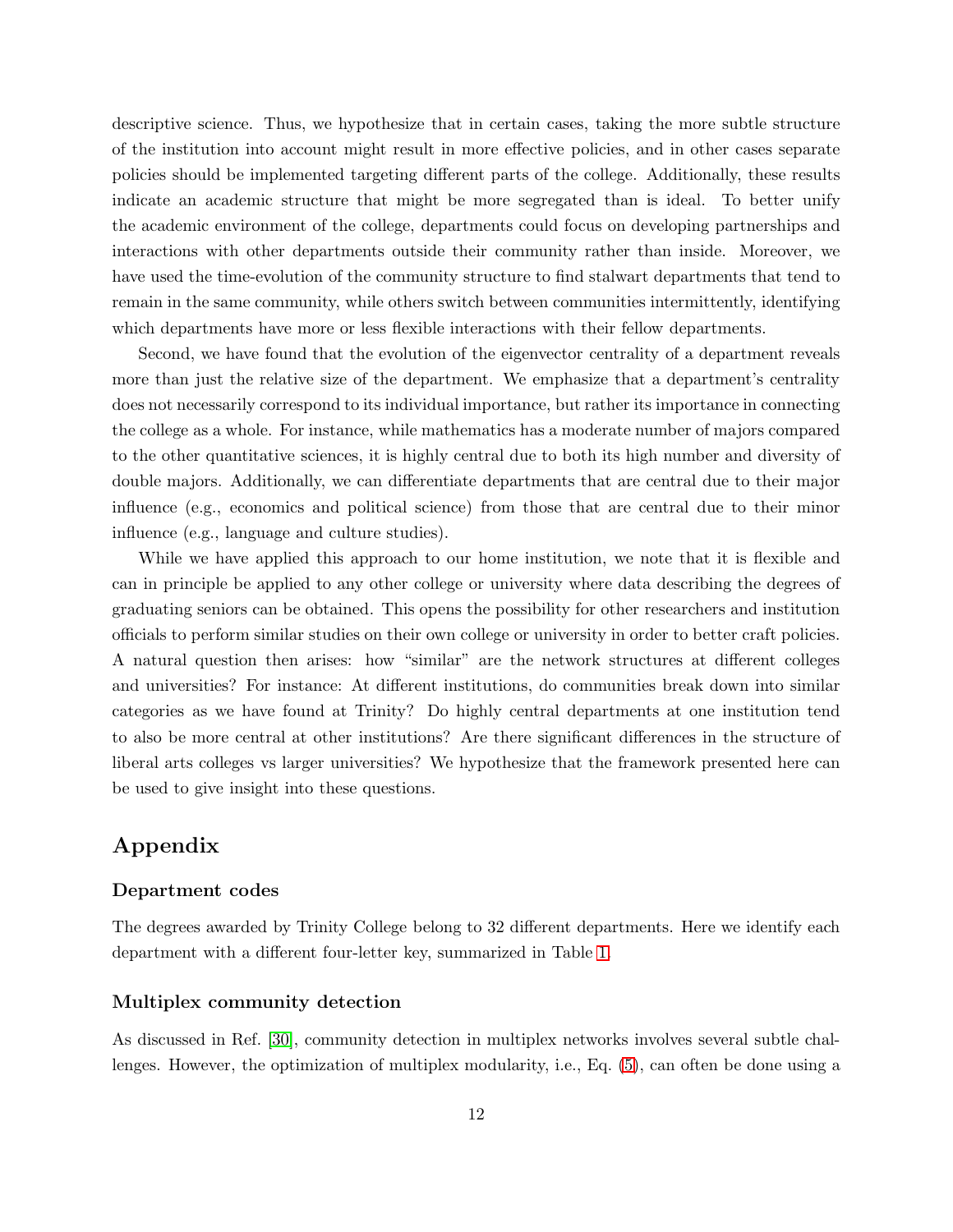<span id="page-12-0"></span>

| Code        | Department                    | Code        | Department                   |
|-------------|-------------------------------|-------------|------------------------------|
| AMST        | American Studies              | <b>INTS</b> | <b>International Studies</b> |
| <b>ANTH</b> | Anthropology                  | <b>LCST</b> | Language and Culture Studies |
| <b>ARTH</b> | Art History                   | <b>MATH</b> | <b>Mathematics</b>           |
| <b>BIOC</b> | Biochemistry                  | <b>MUSI</b> | Music                        |
| <b>BIOL</b> | <b>Biology</b>                | <b>NEUR</b> | Neuroscience                 |
| <b>CHEM</b> | Chemistry                     | PHIL        | Philosophy                   |
| <b>CLST</b> | Classical Studies             | <b>PHYS</b> | Physics                      |
| COMP        | Computer Science              | <b>POLS</b> | Political Science            |
| <b>ECON</b> | Economics                     | <b>PSYC</b> | Psychology                   |
| <b>EDUC</b> | Educational Studies           | <b>PPLW</b> | Public Policy and Law        |
| <b>ENGR</b> | Engineering                   | RELI        | Religion                     |
| <b>ENGL</b> | English                       | SOCI        | Sociology                    |
| ENVI        | Environmental Science         | <b>STUD</b> | Studio Arts                  |
| <b>FILM</b> | Film Studies                  | THDA        | Theatre and Dance            |
| <b>HIST</b> | History                       | <b>URBS</b> | Urban Studies                |
| <b>INDP</b> | Individualized Degree Program | <b>WGSE</b> | Women, Gender and Sexuality  |

Table 1: Key of department codes.

modification of existing techniques for detecting communities in simple monoplex networks. Here we use a modification of the extremal optimization approach [\[28\]](#page-14-13) summarized as follows. We begin by finding the community structures for each individual layer using extremal optimization. Next, we re-index the communities such that the Hamming distance between the communities for each pair of adjacent layers in minimized. (The Hamming distance between the communities of layers t and  $t + 1$  is simply the number of nodes for which  $s_i^{(t)}$  $i^{(t)} \neq s_i^{(t+1)}$  $i^{(l+1)}$ .) At this point the community structures for each isolated layer have been found and are best-matched, maximizing the first term on the right hand-side of Eq. [\(5\)](#page-5-0). Finally, we sweep through each node in each layer in a random order, adjusting its membership to the community that locally optimizes Eq. [\(5\)](#page-5-0). Here we perform a total of 100 such sweeps.

We note that finding community structure both in the isolated layers as well as in the layered multiplex includes a stochastic element. Therefore, the results presented in the main text represent the best outcome of 500 realization of maximizing the modularity in the multiplex. We find that the result for each realization is locally stable, i.e., changing the community membership of any one single node in a single layer decreases the overall multiplex modularity  $Q_{\omega}$ .

# Acknowledgements

The authors thank Terry Hosig in the Registrar's Office at Trinity College for help in obtaining the data. P.S.S. thanks Lauren Kiely Skardal for many helpful discussions. M.A. and S.W. acknowledge financial support from the Summer Student Research Program at Trinity College.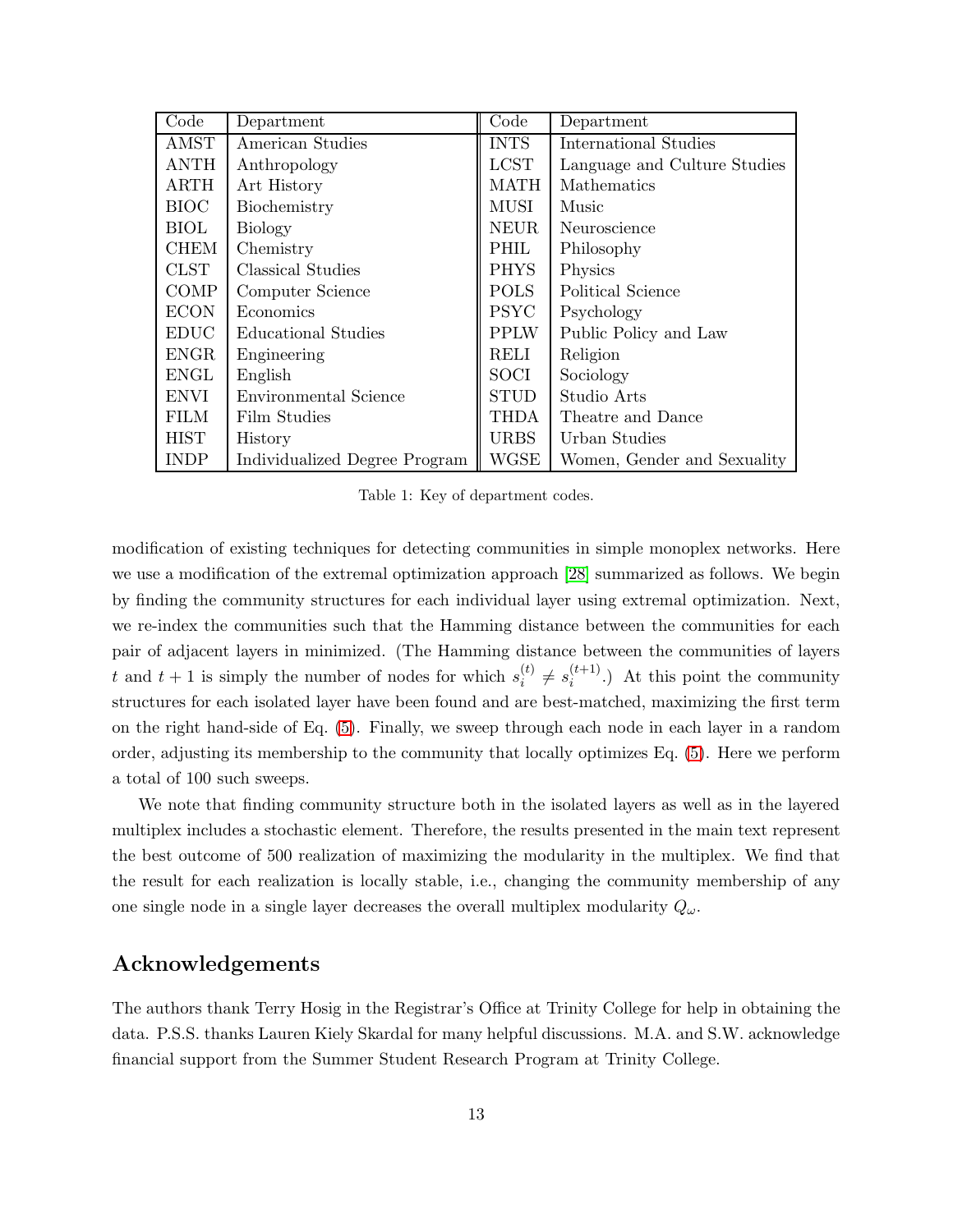# <span id="page-13-0"></span>References

- <span id="page-13-1"></span>[1] Berger, J. B. The Influence of the Organizational Structures of Colleges and Universities on College Student Learning. Peabody J. Educ. 77, 40–59 (2002).
- <span id="page-13-2"></span>[2] Hillier, B. & Penn, A. Visible colleges: structure and randomness in the place of discovery. Science in context **4**, 23–50 (1991).
- <span id="page-13-3"></span>[3] Toma, J. D. Building organizational capacity: Strategic management in higher education (The Johns Hopkins University Press, 2010).
- <span id="page-13-4"></span>[4] Pascarella, E. T., Terenzini, P. T. & Feldman, K. A. How college affects students (Jossey-Bass, San Francisco, 2005).
- <span id="page-13-5"></span>[5] Pascarella, E. T. How college affects students: Ten directions for future research Journal of College Student Development 47, 508–520 (2006).
- <span id="page-13-6"></span>[6] Clauset, A., Arbesman, S. & Larremore, D. B. Systemic inequality and hierarchy in faculty hiring networks. *Sci. Adv.* **1**, e1400005 (2015).
- <span id="page-13-7"></span>[7] Newman, M. E. J. Finding community structure in networks using the eigenvectors or matrices. Phys. Rev. E 74, 036104 (2006).
- [8] Bernard, H. R., Killworth, P. D. & Sailer, L. Informant accuracy in social network data IV: A comparison of clique-level structure in behaviorland and cognitive network data. Soc. Networks 2, 191–218 (1980).
- <span id="page-13-9"></span><span id="page-13-8"></span>[9] Guimer`a, R., Danon, L., D´ıaz-Guilera, A., Giralt, F. & Arenas, A. Self-similar community structure in a network of human interactions. Phys. Rev. E 68, 065103(R) (2003).
- <span id="page-13-10"></span>[10] S. H. Strogatz, Exploring complex networks. Nature 410, 268–276 (2001).
- <span id="page-13-11"></span>[11] M. E. J. Newman, The structure and function of complex networks. SIAM Rev. 45, 167–256 (2003).
- <span id="page-13-12"></span>[12] S. Boccaletti, V. Latora, Y. Moreno, M. Chavez, D.–U. Hwang, Complex networks: structure and dynamics. Phys. Rep. 424, 175–308 (2006).
- <span id="page-13-13"></span>[13] Han, J.-D. J. et al. Evidence for dynamically organized modularity in the yeast proteinprotein interaction network. Nature 430, 88–93 (2004).
- [14] Vazquez, A., Flammini, A., Maritan, A. & Vespignani, A. Global protein function prediction from protein-protein interaction networks. Nature biotechnology 21, 697–700 (2003).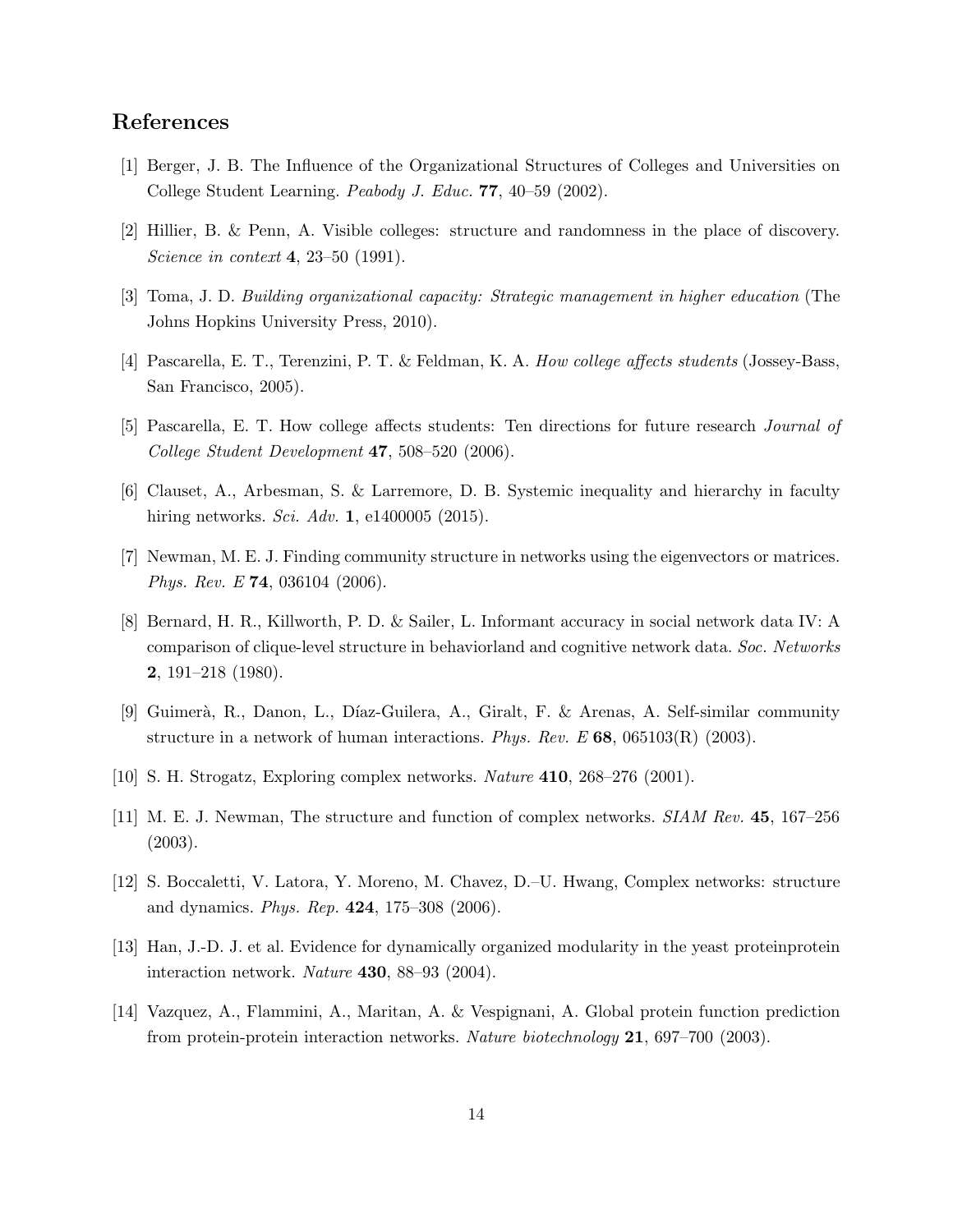- <span id="page-14-1"></span><span id="page-14-0"></span>[15] Teichmann, S. A. & Babu, M. M. Gene regulatory network growth by duplication. Nature genetics 36, 492–496 (2004).
- <span id="page-14-2"></span>[16] Huang, S., Eichler, G., Bar-Yam, Y. & Ingber, D. E. Cell fates as high-dimensional attractor states of a complex gene regulatory network. Phys. Rev. Lett. 94, 128701 (2005).
- <span id="page-14-3"></span>[17] Palla, G., Derényi, I., Farkas, I. & Vicsek, T. Uncovering the overlapping community structure of complex networks in nature and society. Nature 435, 814–818 (2005).
- <span id="page-14-4"></span>[18] Bagrow, J. P. & Lin, Y.-R. Mesoscopic structure and social aspects of human mobility. PloS one 7, e37676 (2012).
- <span id="page-14-5"></span>[19] Rohden, M., Sorge, A., Timme, M. & Witthaut, D. Self-organized synchronization in decentralized power grids. Phys. Rev. Lett. 109, 064101 (2012).
- <span id="page-14-6"></span>[20] Motter, A. E., Myers, S. A., Anghel, M. & Nishikawa, T. Spontaneous synchrony in power-grid networks. Nature Physics 9, 191–197 (2013).
- <span id="page-14-7"></span>[21] Newman, M. E. J. Communities, modules and large-scale structure in networks. Nat. Phys. 8, 25–31 (2012).
- <span id="page-14-8"></span>[22] Wasserman, S. &Faust, K. Social Network Analysis: Methods and Applications, Structural Analysis in the Social Sciences (Cambridge University Press, Cambridge, UK, 1994).
- [23] De Domenico, M., Solé-Ribalta, A., Cozzo, E., Kivelä, M., Moreno, Y., Porter, M. A., Gómez, S. & Arenas, A. Mathematical formulation of multilayer networks. Phys. Rev. X 3, 041022 (2013).
- <span id="page-14-10"></span><span id="page-14-9"></span>[24] Kivelä, M., Arenas, A., Barthelemy, M., Gleeson, J. P., Moreno, Y. & Porter, M. A. Multilayer networks. *J. Complex Networks* **2**, 203 (2014).
- <span id="page-14-11"></span>[25] Girvan, M. & Newman, M. E. J. Community structure in social and biological networks. Proc. Natl. Acad. Sci. U.S.A. 99, 7821–7826 (2002).
- <span id="page-14-12"></span>[26] Newman, M. E. J. & Girvan, M. Finding and evaluating community structure in networks. Phys. Rev. E 69, 026113 (2004).
- <span id="page-14-13"></span>[27] Clauset, A., Newman, M.E.J. & Moore, C. Finding community structure in very large networks. Phys. Rev. E 70, 066111 (2004).
- <span id="page-14-14"></span>[28] Duch, J & Arenas, A. Community detection in complex networks using extremal optimization. Phys. Rev. E 72, 027104 (2005).
- [29] Mucha, P. J., Richardson, T., Macon, K., Porter, M. A. & Onnela, J.-P. Community structure is time-dependent, multiscale, and multiplex networks. Science 328, 876–878 (2010).